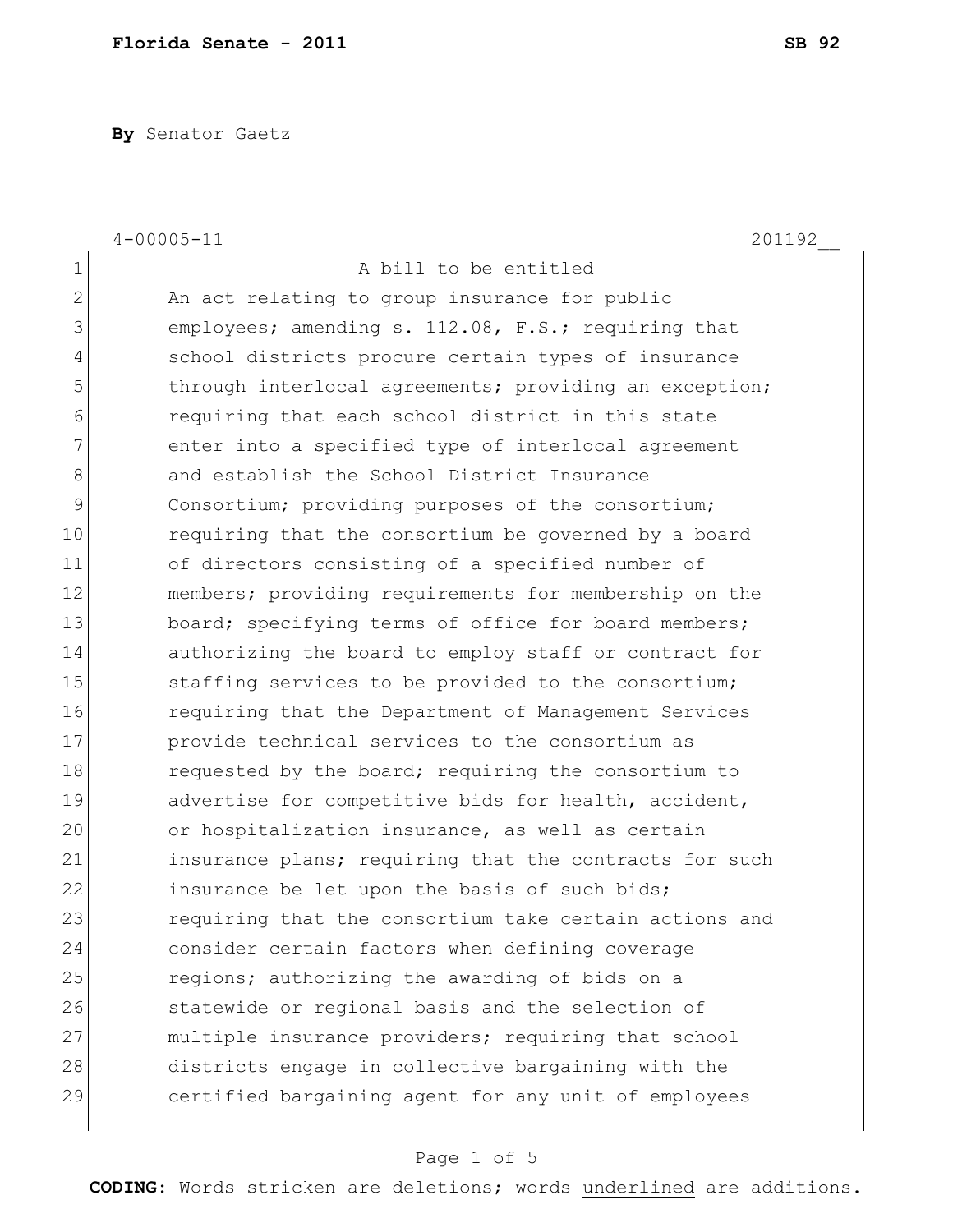|    | $4 - 00005 - 11$<br>201192                                       |
|----|------------------------------------------------------------------|
| 30 | for which health, accident, or hospitalization                   |
| 31 | insurance is provided; providing an effective date.              |
| 32 |                                                                  |
| 33 | Be It Enacted by the Legislature of the State of Florida:        |
| 34 |                                                                  |
| 35 | Section 1. Paragraph (a) of subsection (2) of section            |
| 36 | 112.08, Florida Statutes, is amended, and paragraph (d) is added |
| 37 | to that subsection, to read:                                     |
| 38 | 112.08 Group insurance for public officers, employees, and       |
| 39 | certain volunteers; physical examinations.-                      |
| 40 | (2) (a) Notwithstanding any general law or special act to        |
| 41 | the contrary, every local governmental unit is authorized to     |
| 42 | provide and pay out of its available funds for all or part of    |
| 43 | the premium for life, health, accident, hospitalization, legal   |
| 44 | expense, or annuity insurance, or all or any kinds of such       |
| 45 | insurance, for the officers and employees of the local           |
| 46 | governmental unit and for health, accident, hospitalization, and |
| 47 | legal expense insurance for the dependents of such officers and  |
| 48 | employees upon a group insurance plan and, to that end, to enter |
| 49 | into contracts with insurance companies or professional          |
| 50 | administrators to provide such insurance. Before entering any    |
| 51 | contract for insurance, the local governmental unit shall        |
| 52 | advertise for competitive bids; and such contract shall be let   |
| 53 | upon the basis of such bids. Beginning on July 1, 2012, or upon  |
| 54 | the expiration or renewal date of any existing contract,         |
| 55 | whichever occurs later, school districts shall procure such      |
| 56 | insurance through a purchasing interlocal agreement as provided  |
| 57 | in paragraph (d) unless the school board, at a duly noticed      |
| 58 | public meeting, determines that the purchase of insurance        |
|    |                                                                  |

## Page 2 of 5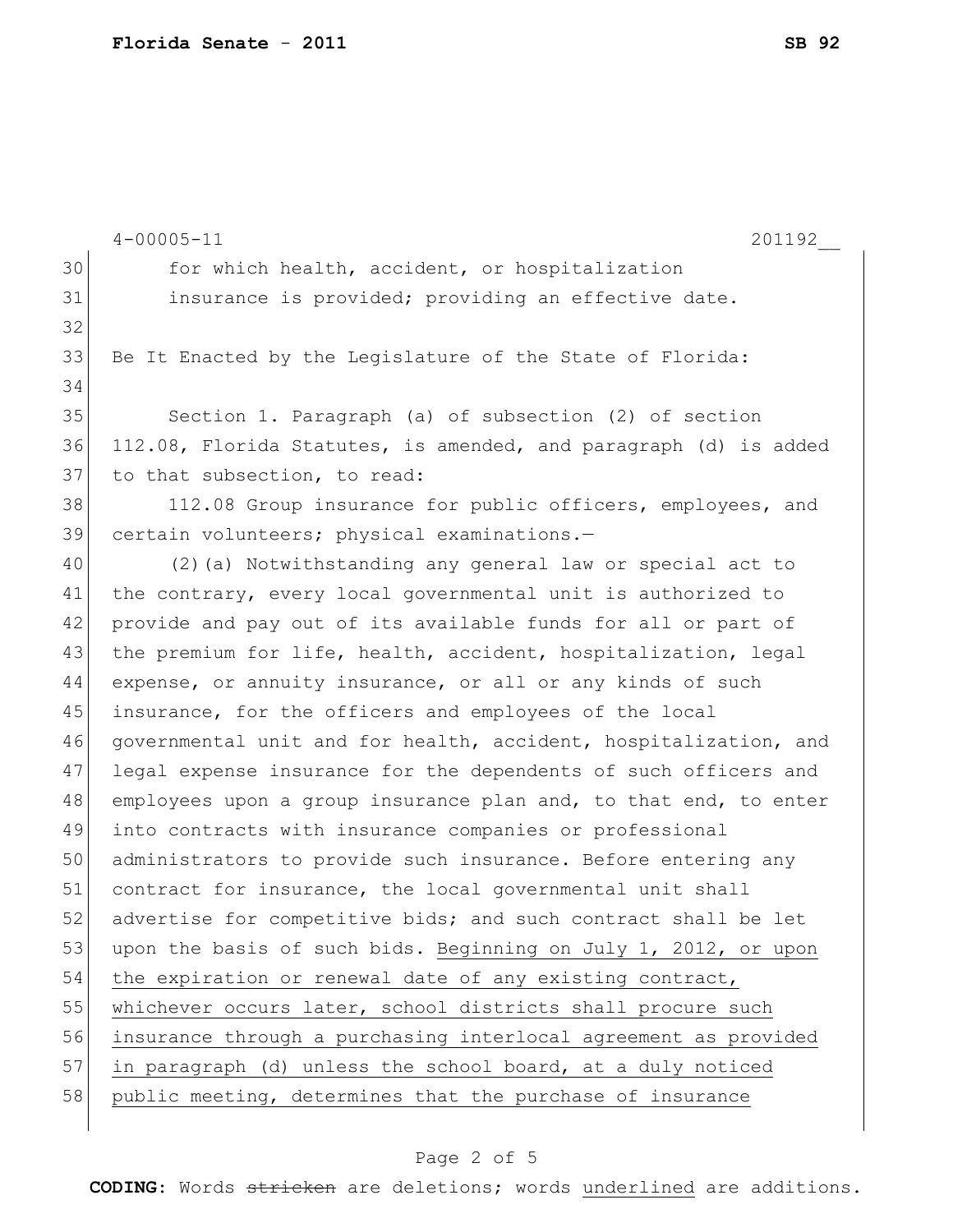|    | $4 - 00005 - 11$<br>201192                                       |
|----|------------------------------------------------------------------|
| 59 | outside the plan procured through the interlocal agreement is    |
| 60 | financially advantageous to the school district. If a            |
| 61 | contracting health insurance provider becomes financially        |
| 62 | impaired as determined by the Office of Insurance Regulation of  |
| 63 | the Financial Services Commission or otherwise fails or refuses  |
| 64 | to provide the contracted-for coverage or coverages, the local   |
| 65 | government may purchase insurance, enter into risk management    |
| 66 | programs, or contract with third-party administrators and may    |
| 67 | make such acquisitions by advertising for competitive bids or by |
| 68 | direct negotiations and contract. The local governmental unit    |
| 69 | may undertake simultaneous negotiations with those companies     |
| 70 | that which have submitted reasonable and timely bids and are     |
| 71 | found by the local governmental unit to be fully qualified and   |
| 72 | capable of meeting all servicing requirements. Each local        |
| 73 | governmental unit may self-insure any plan for health, accident, |
| 74 | and hospitalization coverage or enter into a risk management     |
| 75 | consortium to provide such coverage, subject to approval based   |
| 76 | on actuarial soundness by the Office of Insurance Regulation;    |
| 77 | and each shall contract with an insurance company or             |
| 78 | professional administrator qualified and approved by the office  |
| 79 | to administer such a plan.                                       |
| 80 | (d) 1. Each school district in this state shall enter into       |
| 81 | an interlocal agreement as provided in s. 163.01 to establish    |
| 82 | the School District Insurance Consortium through which health,   |
| 83 | accident, and hospitalization insurance shall be procured for    |
| 84 | officers and employees of the school district and their          |
| 85 | dependents unless the school board opts out in the manner set    |
| 86 | forth in paragraph (a).                                          |
| 87 | 2. The consortium shall be governed by a board of directors      |
|    |                                                                  |

## Page 3 of 5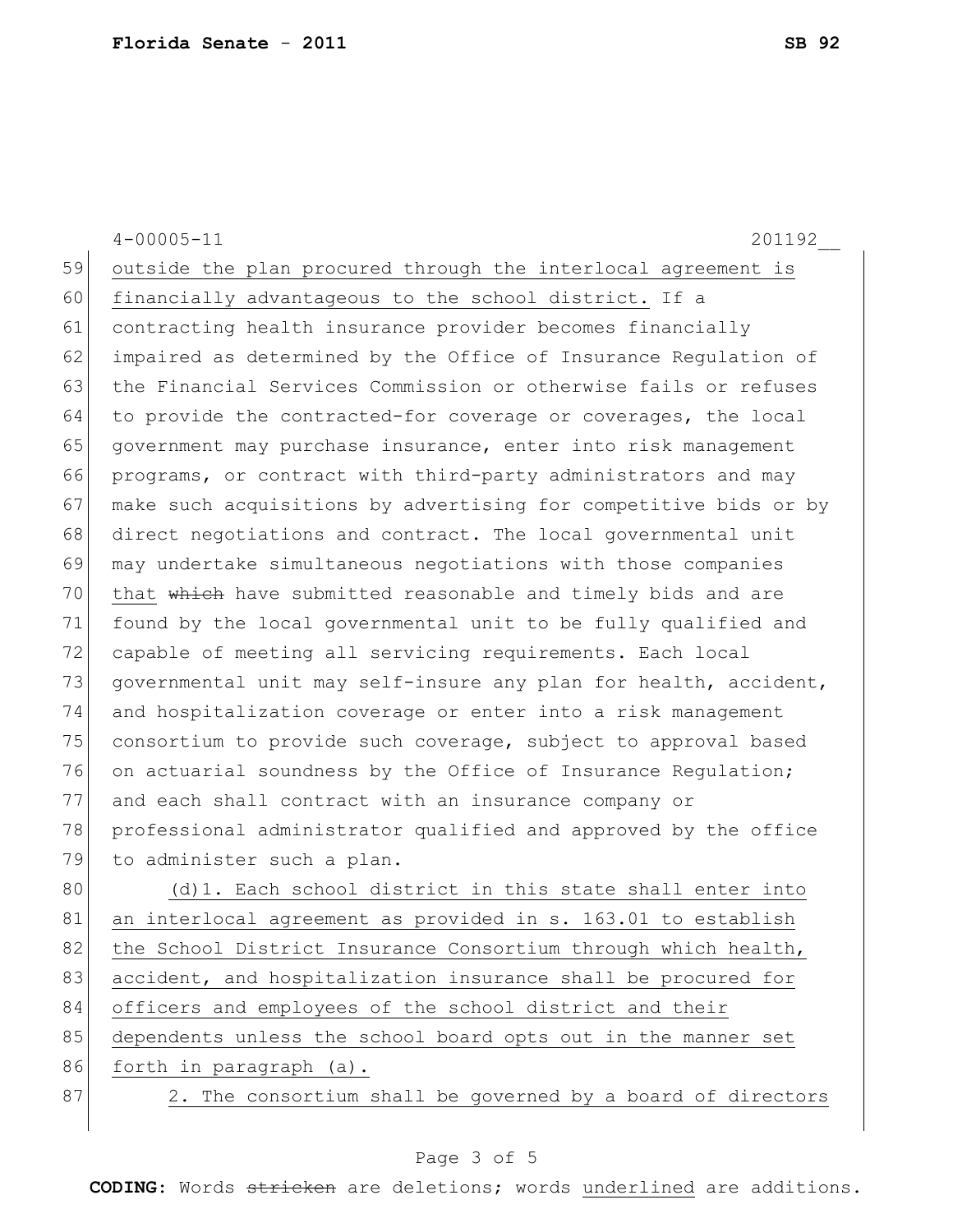|     | $4 - 00005 - 11$<br>201192                                       |
|-----|------------------------------------------------------------------|
| 88  | comprised of nine members, three of whom shall be elected school |
| 89  | board members appointed by the Florida School Boards             |
| 90  | Association, Inc., three of whom shall be elected or appointed   |
| 91  | superintendents of schools appointed by the Florida Association  |
| 92  | of District School Superintendents, Inc., two of whom shall be   |
| 93  | public school teachers or support personnel appointed by the     |
| 94  | Florida Education Association, and one of whom shall have        |
| 95  | experience in running employee-benefit systems, to be appointed  |
| 96  | by the other members of the consortium. Consortium board members |
| 97  | shall be appointed to 2-year terms. The board may employ staff   |
| 98  | or contract for staffing services to be provided to the          |
| 99  | consortium. The Department of Management Services shall provide  |
| 100 | technical services to the consortium as requested by the board.  |
| 101 | 3. Notwithstanding any other provision of law, the               |
| 102 | consortium shall advertise for competitive bids for such         |
| 103 | insurance, and the contracts for such insurance shall be let     |
| 104 | upon the basis of such bids. The consortium shall advertise for  |
| 105 | proposals for a statewide insurance plan as well as plans        |
| 106 | providing coverage on a regional basis. In determining           |
| 107 | appropriate regions, the consortium shall group school districts |
| 108 | geographically in a manner that includes school districts of     |
| 109 | varying sizes for the purpose of ensuring the availability of    |
| 110 | coverage for all districts in the region. Contracts may be       |
| 111 | awarded on a statewide or regional basis, and more than one      |
| 112 | provider may be selected to provide insurance. School districts  |
| 113 | shall engage in collective bargaining with the certified         |
| 114 | bargaining agent for any unit of employees for which health,     |
| 115 | accident, or hospitalization insurance is provided, as required  |
| 116 | by part II of chapter 447, with regard to coverage offered, cost |
|     |                                                                  |

## Page 4 of 5